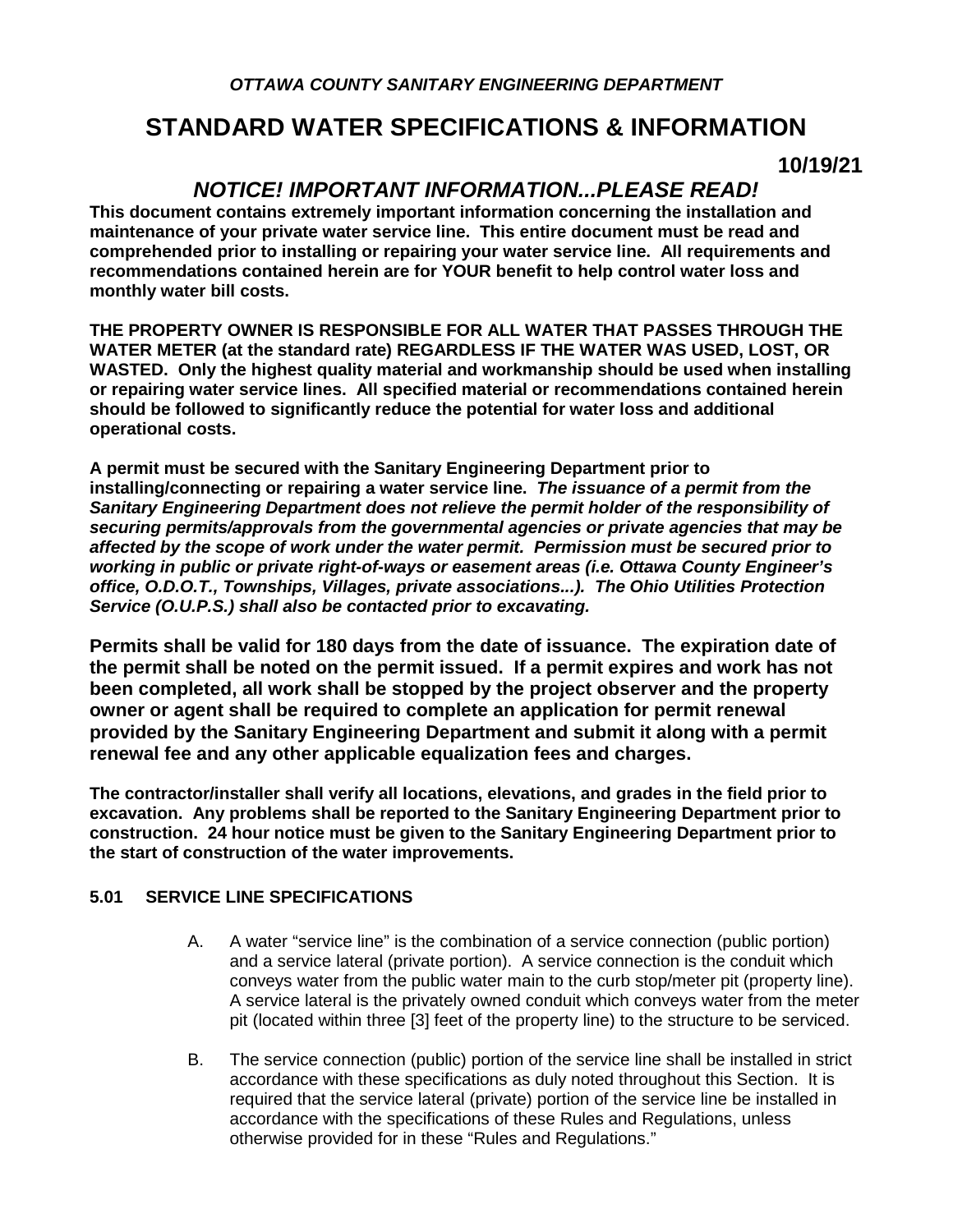- 1. Licensed contractors installing/connecting a new service connection (public portion), including all public appurtenances, to a public main shall guarantee the workmanship and materials of said service connection and appurtenances for a period of one (1) year from the date of final inspection by the O.C.S.E. project observer. In the event a problem occurs within the one (1) year warranty period, the installer shall make all necessary repairs as soon as reasonably possible. If any problems occur that constitute an emergency which may jeopardize the public system, the O.C.S.E. may elect to make the emergency repairs and invoice the original installer of the service connection and/or the property owner for all labor, equipment, and materials cost incurred by the County. Said invoice shall be due and payable by the installer and/or property owner within 30 days of the date of said invoice. Invoices not paid in the designated time period shall be assessed a 10% penalty.
- 2. Installation of service connections (public portion) requiring polyethylene tubing AWWA C901, SDR 9, Pressure Class 200 (CTS), ASTM D2737 shall have two (2) tracer wires, which shall be blue in color, directly over and on the center of the service connection for its entire length to provide for an inductive path to determine pipe location after installation. The wires shall be #12 AWG Copper Clad Steel Core, High Strength, with minimum 30 mil HDPE insulation thickness for lines installed by open-cut trenching methods. Directional drilled/bored lines (where permitted) shall have #12 AWG Copper Clad Steel Core, Extra High Strength with minimum 45 mil HDPE insulation thickness.
- C. Installation and maintenance of water service laterals (private portion) shall be the responsibility of the property owner. All construction shall be inspected for documentation purposes and to ensure integrity is maintained to the public water system. The property owner is responsible for all water, at the standard rate, that passes through the meter whether it is used, lost, wasted, or stolen. Therefore, the property owner shall ensure that the highest quality service lateral is installed to service the property. The installation or repair of private service laterals or private water mains shall be completed by the property owner or a professional plumber or contractor licensed with the Sanitary Engineering Department. A complete list of currently licensed contractors is available upon request from the Department.

The installation of new service connections (public portion), public water mains, or any appurtenances of the public water distribution system (to be owned and operated by the County) shall be completed by a contractor who is licensed with the Sanitary Engineering Department unless the contractor is directly under contract with the Board of Commissioners to complete the work.

- D. Property owners installing or repairing service lines (or parts thereof) or increasing the use of the property shall be required to secure a permit with the Sanitary Engineering Department regardless if it is the public or private portion (See Chapter III, Section 3.02).
- E. All work shall be inspected by an authorized representative of the Sanitary Engineer. The property owner, or contractor, shall give the Department twenty-four (24) hours notice prior to commencing work. No work shall be covered until the project observer has reviewed, documented, and approved the work. Any work covered prior to approval shall be uncovered as directed by the project observer by the property owner or contractor at their expense.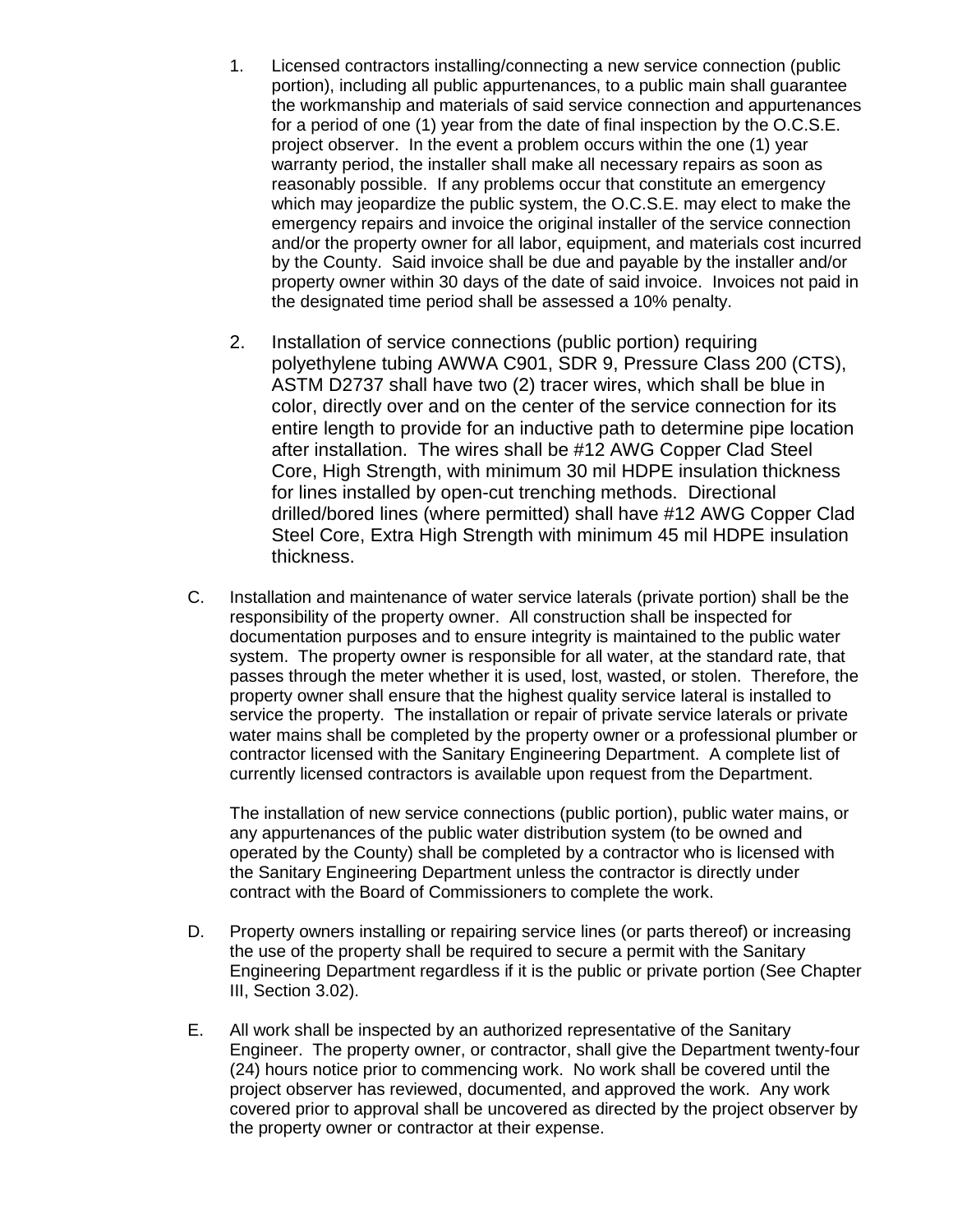- F. All locations of service lines and appurtenances shall be subject to the approval of the Sanitary Engineer or his authorized representative.
- G. The service line shall not be installed within ten (10) feet horizontal distance of a sanitary sewer. If the ten (10) feet horizontal distance cannot be maintained, one of the following conditions shall be met:
	- 1. The service line shall be installed in a separate trench from the sanitary sewer and shall be maintained at eighteen (18) inches (minimum) vertical distance above the crown of the sanitary sewer (while maintaining service line depth requirements); or,
	- 2. The sanitary sewer pipe shall be constructed of (or encased in) water line quality pipe which will withstand a 50 p.s.i. water pressure test (i.e. PVC SDR 21 or 26).

The water service line shall also maintain a five (5) feet minimum horizontal distance from all other utilities (other than sanitary sewer).

H. **Service Connections** (public portion) and **Public Water Mains** to be owned and operated by the County shall meet the following standard specifications (AWWA approved material):

#### **NOTE: All brass fittings installed after January 4, 2014 shall be "No Lead" as defined by USEPA.**

- SIZE: Service connections shall not be less than three quarter (3/4") of an inch in diameter.
- DEPTH: Service connections shall have forty-eight (48) inches of cover over the pipe. In no case shall the service connection or main have less cover.

#### SERVICE SADDLES:

One-hundred (100) percent stainless steel service saddles as specified shall be required when tapping any PVC water main and have a minimum of two (2) bolts:

- ¾" 2" FORD METER CO., Romac 306 Series, FORD Style FS323 SMITH-BLAIR 372
	- Double bolt only
	- When water main is 12" diameter or less

FORD METER CO., Romac 305 Series, FORD Style FS323 & FS333

- When water main is greater than 12" diameter
- With minimum stainless steel double strap
- \* Or Equivalent as approved by Sanitary Engineering Department.

CORPORATION STOPS:

- ¾" 1" Mueller Company, Model H-15000N Flare Mueller Company, Model H-15008N – Compression
- 1 ½" 2" Mueller Company, Model H-15013N
- 3" & larger Mueller Company, Stainless Steel Tapping Sleeve (4"-24") or as approved by the Department.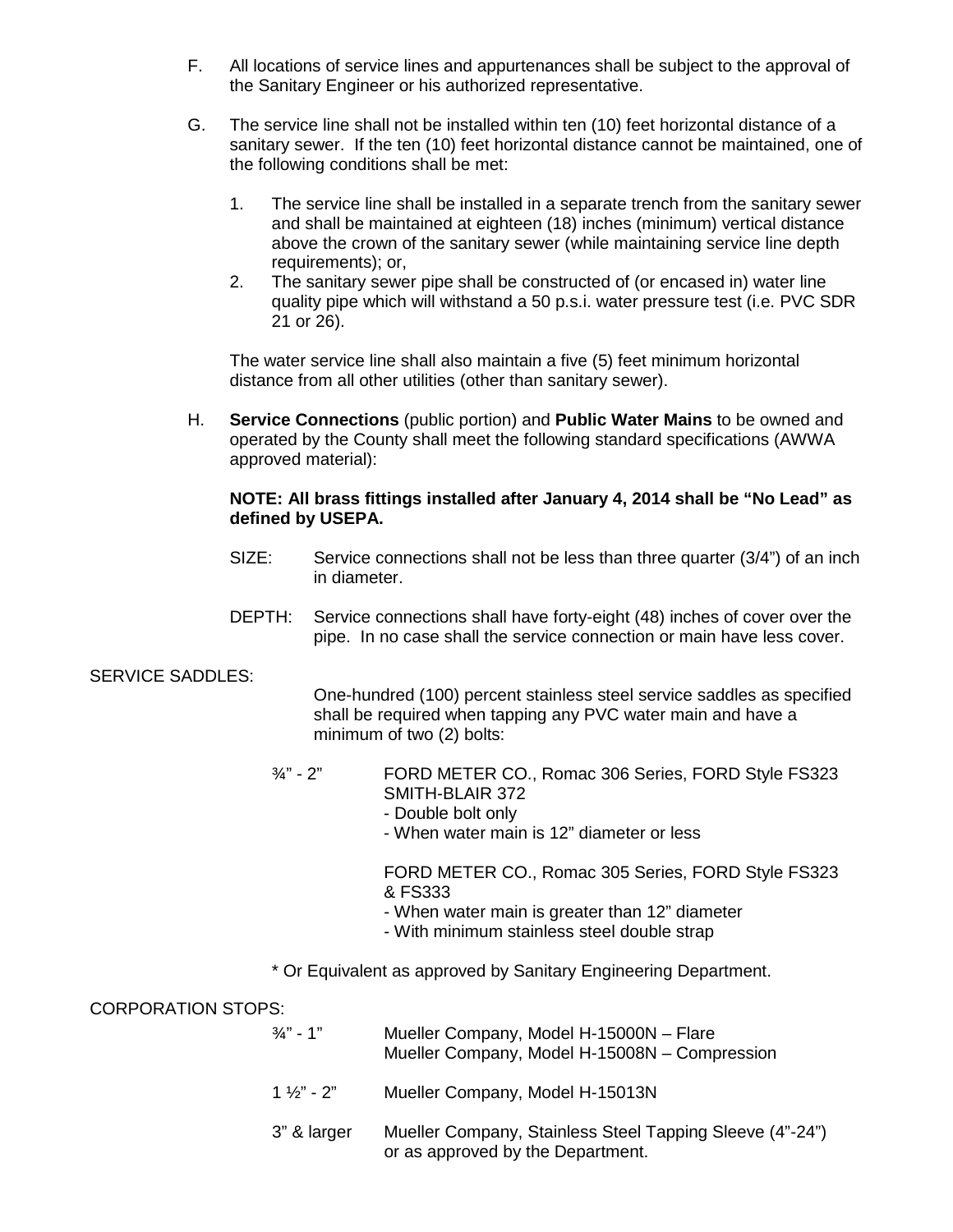\* Or Equivalent as approved by Sanitary Engineering Department

SERVICE CONNECTION AND PUBLIC WATER MAIN PIPE:

|                    | $\frac{3}{4}$ " - 1"   | Type "K" Copper with flared or compression fittings only or<br>Polyethylene Tubing (AWWA C901, SDR 9)<br>- Pressure Class 200 (CTS) ASTM D2737<br>- Mechanical compression connections<br>- Insert stiffeners for connections required |
|--------------------|------------------------|----------------------------------------------------------------------------------------------------------------------------------------------------------------------------------------------------------------------------------------|
|                    | $1 \frac{1}{2}$ " - 2" | Polyethylene Tubing (AWWA C901, SDR 9)<br>- Pressure Class 200 (CTS) ASTM D2737<br>- Mechanical compression connections<br>- Insert stiffeners for connections required                                                                |
|                    | 3" & larger            | PVC ASTM D2241, SDR 21 (3" diameter pipe only)<br>PVCO AWWA C-909 (4" and larger diameter),<br>- Gasketed joints (AWWA C111/A21.11)                                                                                                    |
| <b>CURB STOPS:</b> |                        | All Curb Stops Shall be "Full Port" Valves (opening not restricted)                                                                                                                                                                    |
|                    | $\frac{3}{4}$ " - 1"   | Mueller Company, Model H-15151N (Minneapolis Style)<br>- With copper tubing flared connections<br>Mueller Company, Model B-25155N<br>- CTS compression connection                                                                      |
|                    | $1 \frac{1}{2}$ " - 2" | Mueller Company, Model B-25155N (Compression Style)<br>- With inlet to match the service connection pipe<br>- With outlet to match copper tubing                                                                                       |
|                    | $3" - 12"$             | Kennedy, "Ken Seal II" Gate Valve<br>- Resilient wedge seated gate valve w/non-rising stems                                                                                                                                            |
| <b>CURB BOXES:</b> |                        |                                                                                                                                                                                                                                        |
|                    | $\frac{3}{4}$ "        | Mueller Company, Model H-10300-99008 (Minneapolis<br>Style)<br>- Minimum of 54" extended length<br>- Lid shall read "WATER"                                                                                                            |
|                    | 1"                     | Mueller Company, Model H-10300-99008 (Minneapolis Style)<br>- Minimum of 54" extended length<br>- Lid shall read "WATER"                                                                                                               |
|                    | $1 \frac{1}{2}$ - 2"   | Mueller Company, Model H-10302-99007 (Minneapolis<br>Style)<br>- Minimum of 54" extended length<br>- Lid shall read "WATER"                                                                                                            |
|                    | 3" & larger            | Tyler Brand (Buffalo Style) or equal and as approved<br>- Lid shall read "WATER"                                                                                                                                                       |

I. It is highly recommended that **Service Laterals** (private portion) and **Private Water Mains** be installed in accordance with the following standard specifications to help ensure "long term" quality of the private systems. Although it is not recommended, property owners may vary, at their own discretion, from this list of standard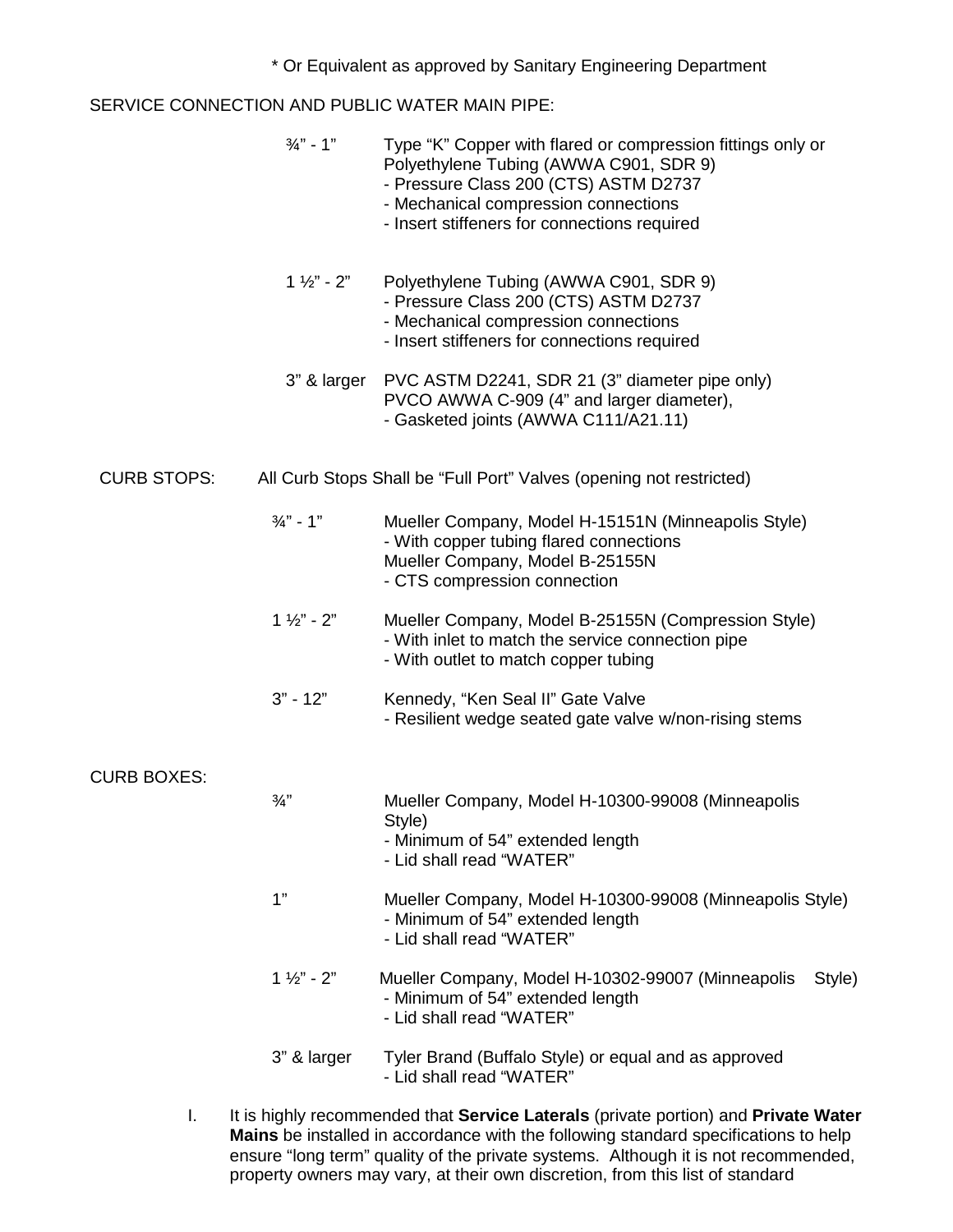specifications unless otherwise noted. If the property owner chooses to vary from the standard specifications, it is required that all materials and methods used meet, at a minimum, A.W.W.A. standards. The project observer will not disapprove variations unless it jeopardizes the integrity of the public water system or the materials or methods used do not meet A.W.W.A. standards. The project observer shall make note of all variations on a standard form which will be kept in the property's (customer) file for future reference.

- SIZE: Service laterals shall not be less than three quarters (3/4") of an inch in diameter (No variations permitted).
- DEPTH: For superior frost protection and increased protection from accidental damaging of private water mains and service laterals, forty-two (42) inches of cover shall be over the water conduit. Although it is not recommended, the property owner may vary, at their own discretion; from the forty-two (42) inch depth requirement if a "Depth Variance Form" is signed by the property owner (see Appendix "C").

#### SERVICE LATERAL AND PRIVATE WATER MAIN PIPE:

- ¾" 1" Type "K" Copper with flared or compression fittings; or, Polyethylene Tubing AWWA C901, SDR 9
	- Pressure Class 200 (CTS) ASTM D2737
	- Mechanical compression connections
	- Insert stiffeners for connections
- 1 ½" 2" Polyethylene Tubing AWWA C901, SDR 9
	- Pressure Class 200 (CTS) ASTM D2737
	- Mechanical compression connections
	- Insert stiffeners for connections
- 3" & larger PVC ASTM D2241, SDR 21 (3" diameter pipe only) PVCO AWWA C-909 (4" and larger diameter),
	- Gasketed joints (AWWA C111/A21.11)
- J. **Meter Pits** and **Meter Pit Appurtenances** to be owned and operated by the County shall meet the following standard specifications:
	- LOCATION: All County read, owned, operated, and maintained meter pits shall be installed within three (3) feet of the curb stop/box (property line) unless otherwise approved by the Sanitary Engineer based on a location conflict.
	- ¾" 1" Carson Meter Pit Housing (Old Castle Precast, Inc.) - 5/8", Carson 00182004, minimum 18" diameter and 36" depth (length) - ¾" & 1", Carson 00242004, minimum 24" diameter and 36" in depth (length) - 4" diameter cut outs in bottom to accommodate service line
	- 5/8" Meter Box Covers, Inc. (M.B.C.), Model M32W frame/lid -Inner lid for Frost Protection with 2" recess, W3BPD 11- 1/2" Plastic
	- ¾" 1" Ford Meter Box Co., W32 with Extension Ring-EXT -1 -Lid opening shall be 11 ½" in diameter minimum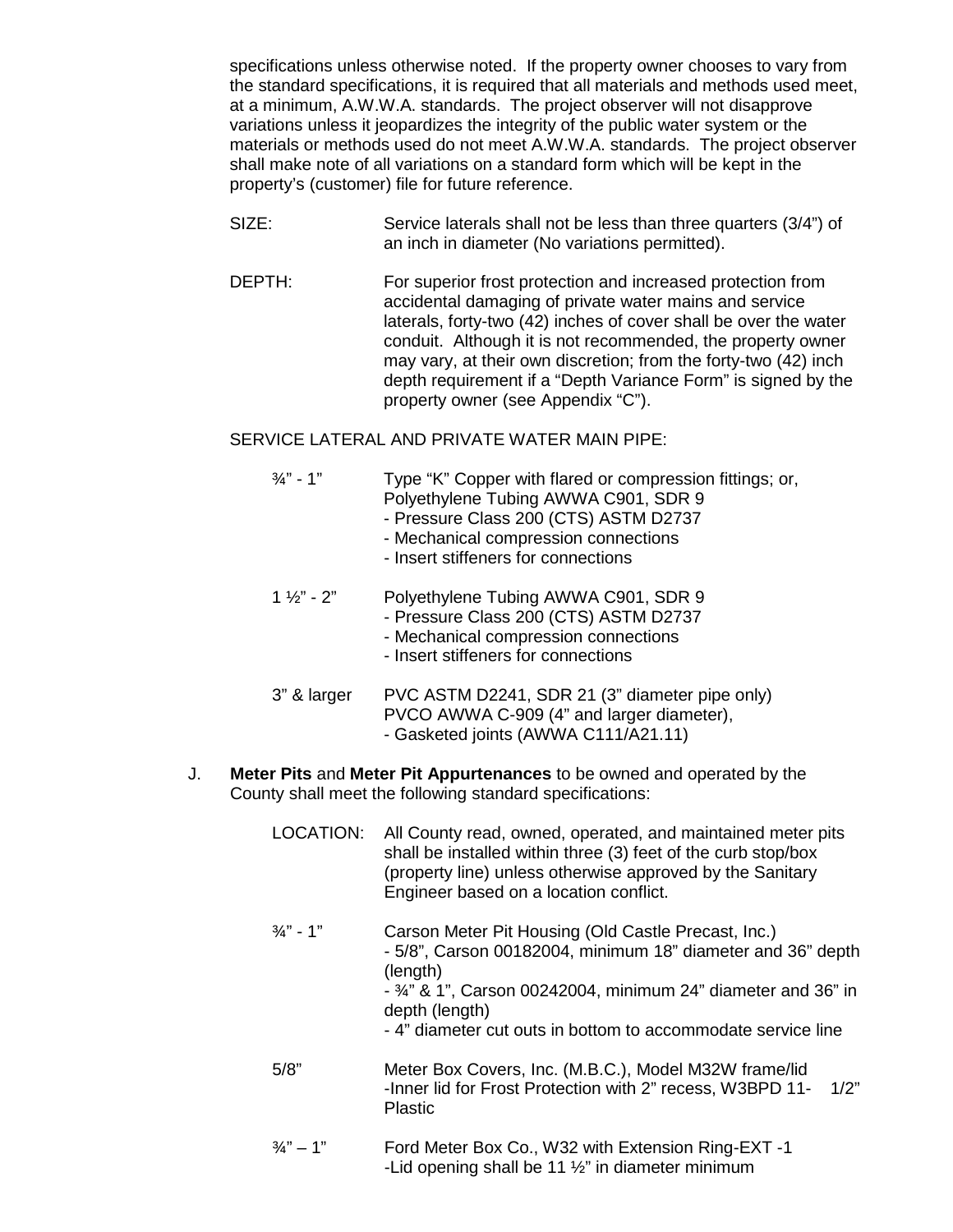-Minimum 10" high "hat shaped" frame casting Carson (lid), 00004003 -MS-1L1-SN plastic meter lid w/radio read module -Inner lid for frost protection with 2" recess, W3BPD 11-1/2" Plastic

- 1 ½" 2" PVC pipe or reinforced concrete pipe material Carson 00362003 - minimum 36" in diameter and 36" in depth (length) Ford Meter Box, Co. Model MC-36-MB-T for 2" -Inner Lid for frost protection -Radio reading ERTs hole (1 27/32" or 1 7/8")
- 3" & larger Precast concrete manhole ASTM C478; or, Precast concrete vault ASTM C858 or ASTM C857 -Typical internal dimensions shall be 7'- 6" x 6'- 6" unless otherwise approved by the Operations Manager - shall have a concrete "solid" bottom - shall have water tight boots where pipes go through walls
	- -Piping shall be ductile iron
	- -East Jordan Model 1670 frame/lid or approved equal
	- -Shall be able to accommodate a radio read ERTS for each meter in the manhole or vault.
	- -Radio reading ERTS hole (1 27/32" or 1 7/8")
	- -Lid shall read "WATER METER" or "WATER"

#### METER SETTING:

| $5/8$ ", $3/4$ ", & 1" | FORD METER BOX CO., Y-502 or Y-504 meter yoke<br>- Shall have integral angle yoke ball valve inlet<br>- Shall have cartridge style angle dual check valve outlet                                                                      |
|------------------------|---------------------------------------------------------------------------------------------------------------------------------------------------------------------------------------------------------------------------------------|
| $1\frac{1}{2}$ - 2"    | FORD METER BOX CO., 70 series copper meter setter<br>- shall have integral angle yoke ball valve<br>- shall have angle dual check valve outlet                                                                                        |
| 3" & larger            | As agreed upon by the meter manufacturer and the County<br>- typically a flanged connection on each end<br>- shall have an inlet and outlet gate valve (see Curb Valves)<br>- shall have an approved dual type check valve (separate) |

#### METERS:

#### SEE SECTION 5.08 FOR METER SPECIFICATIONS

- K. The following are **Installation Standards** for water mains and service lines.
	- 1. Service lines  $\frac{3}{4}$ " 3" in diameter shall be bedded with fine granular material (fine dirt, sand, fine stone) free of lumpy, frozen, sharp, or other large material that may cause damage to the service line.

Service lines and mains of four (4) inches in diameter or larger shall be installed as recommended by the pipe manufacturer. All service lines and mains shall be required to be bedded with at least four (4) inches of fine granular material (as described above) when the service line or main is being installed in areas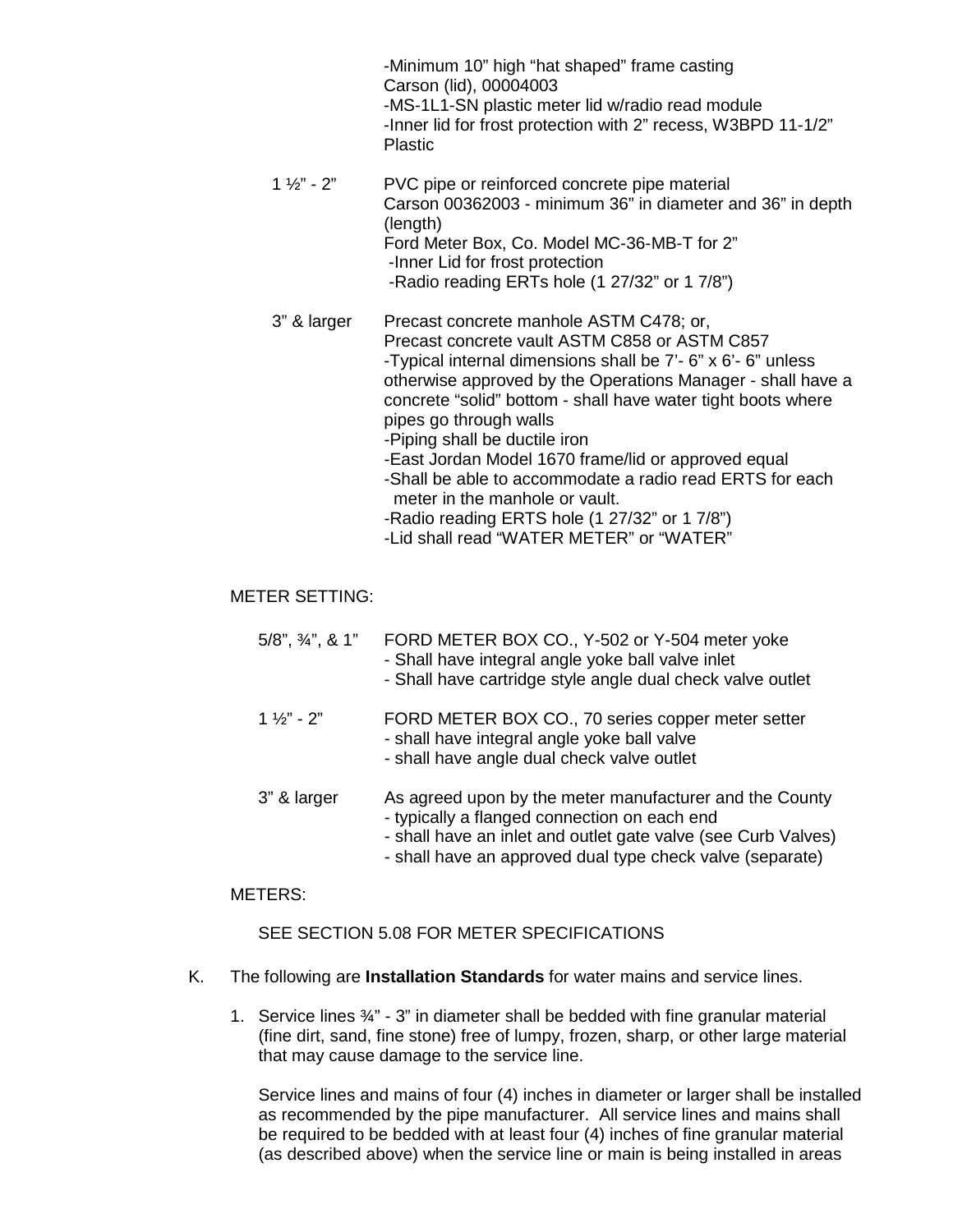with rock. The project observer shall have final determination in whether the bedding material meets the requirements set forth in this paragraph.

Water main and service line trenches shall be backfilled with material free of lumpy, frozen, sharp, or other large material that may cause damage to the pipe. Extreme care shall be taken when backfilling the trench so as to not damage the pipe.

Granular material used for bedding and backfill over, under, around the water line shall contain less than 1% gypsum by weight. The contractor shall supply the county with certification, which states the percentage of gypsum contained in the backfill material being used on the job. During construction random samples may be collected by the county as it is being placed in the trench. Each sample may be tested by the county at an independent laboratory. If the granular material has more than 1% gypsum the County shall have the right to require the contractor to remove and replace, with acceptable material, to the point which the last approved sample was collected.

- 2. Although it is not recommended, existing private water mains and service laterals may be used by property owners at their own risk/discretion. The property owner is responsible for all water loss costs after the meter at the standard rate regardless of service line materials used or whether the water is used, lost, stolen, or wasted.
- 3. Soldered connections are not recommended outside the building foundation, but their use will not be disapproved. No lead or lead soldered connections shall be allowed to be connected to any portion of the public or private water distribution systems.
- 4. All new service lines, caused to be installed by the property owner, shall be installed at the sole cost of the property owner and in the following manner. The service connection (public portion) shall be installed by a licensed (and bonded) professional contractor registered with the Sanitary Engineering Department. Although a property owner may install the service lateral (private portion) them self, it is highly recommended that the property owner hire a licensed contractor with the Sanitary Engineering Department.

SERVICE CONNECTION (TAP): For standard **¾" and 1"** service connections, the property owner's licensed contractor shall excavate and carefully expose the public water main. The licensed contractor shall provide adequate shoring protection by proper slopes, bracing, or trench boxes and he shall provide proper dewatering equipment, etc. to provide a safe working environment in accordance with the Occupational Safety and Health Act (O.S.H.A.) and other applicable rules and regulations. Once the public water main has been exposed and proper safety precautions have been taken by the licensed contractor, the County shall physically make the tap on the water main by installing a saddle (if required) and a corporation stop. The licensed contractor shall be responsible for installing the proper piping and appurtenances from the corporation stop to the structure to be serviced. The property owner and licensed contractor shall ensure that County personnel will be available to make said tap on the public water main before excavating the water main. Arrangements shall be made with the County at least forty-eight (48) hours prior to the work being done. Verification shall also be made in the morning of the day the tap is scheduled to be completed.

For service connections (taps) **1 ½" and larger**, the property owner shall contract with a contractor licensed with the Department to make the "tap" on the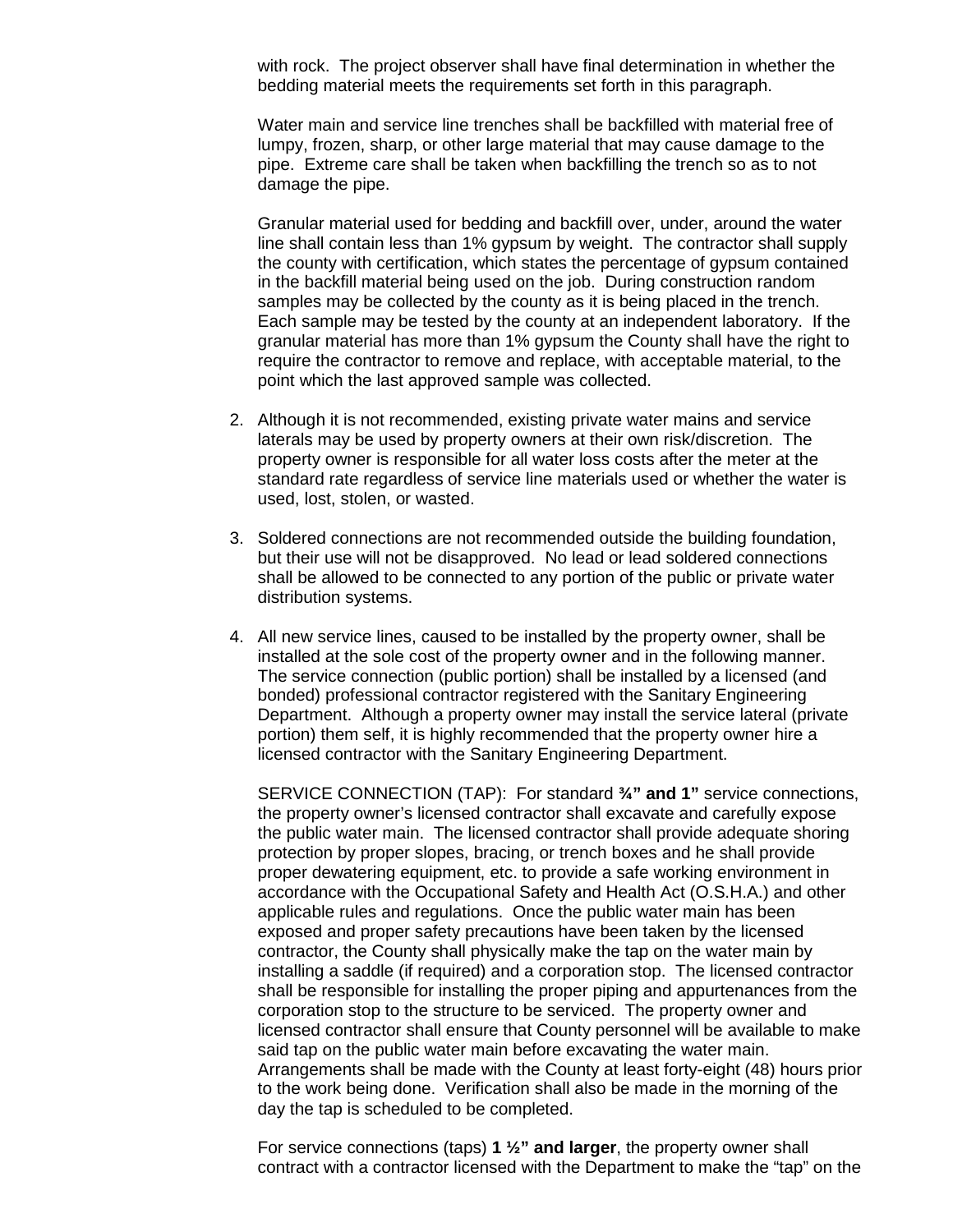water main. The tapping method shall be in accordance with these Rules and Regulations and shall be pre-approved by the Department. The tap on the water main shall only be completed under the direct supervision of an authorized representative from the Department. Twenty-four (24) hours notice shall be given to the Department prior to making the tap on the public water main.

For service connections two (2) inches or less, tap needs to be made a minimum of eighteen (18) inches for water main pipe joint. For service connections larger than two (2) inches, taps needs to be made a minimum of twenty-four (24) inches from water main pipe joint.

- 5. It is recommended that property owners install and maintain a *pressure reducing valve* in their service lateral to reduce potential problems on their premises that may occur due to high and/or fluctuating pressures in the water distribution system.
- 6. It is recommended that property owner install and maintain a *pressure (expansion) tank* in their service lateral to control the potential build-up of pressure in their service lateral and/or hot water tank since pressure reducing valves and backflow prevention devices (in meter pit) will not allow for expansion of heated water back into the public water main.
- 7. It is recommended that the property owner install a "tracer" wire over top of any non-metalic service lateral conduit or private water main (i.e. polyethylene tubing, PVC...) so the service lateral can be "located" in the future, if needed. It is suggested that #12 AWG cooper clad steel core wire be installed over the conduit as stated in item 5.01-B.2.
- 8. Property owners should ensure the highest quality of workmanship and materials when installing and maintaining their service lateral. Any water that passes through the meter, whether used, wasted, lost, or stolen, shall be billed to the property owner, at the standard rate, for the water registered on the County water meter.
- 9. Property owners installing a new service line that is to be connected to a privately owned water main (such as a private subdivision) which is supplied by the Regional Water System shall first obtain written permission from the owner of the private water main prior to construction. Written authorization shall be presented to the Department before a permit will be issued from the Department. The County shall not be liable for issuing a permit to a property owner who has not received written permission from the owner of the private water main. The issuance of a permit from the Department simply allows the property owner to receive water from the Regional Water System.
- 10. Connections to private service lines and/or private water mains not intended to be utilized by multiple property owners shall not be permitted. Such connections that were installed prior to January 1, 1998 may remain until such time as a connection can be made directly into the public water main.
- 11. Water service laterals shall remain on the property of the permit holder only unless an easement has been signed and recorded by the adjoining property owner granting permission to construct and maintain a water service lateral through the adjoining property. A copy of the recorded easement shall be submitted to the Department prior to the issuance of a permit. The County shall be held harmless from any property owner or property owner's contractor trespassing on private property where permission is not granted.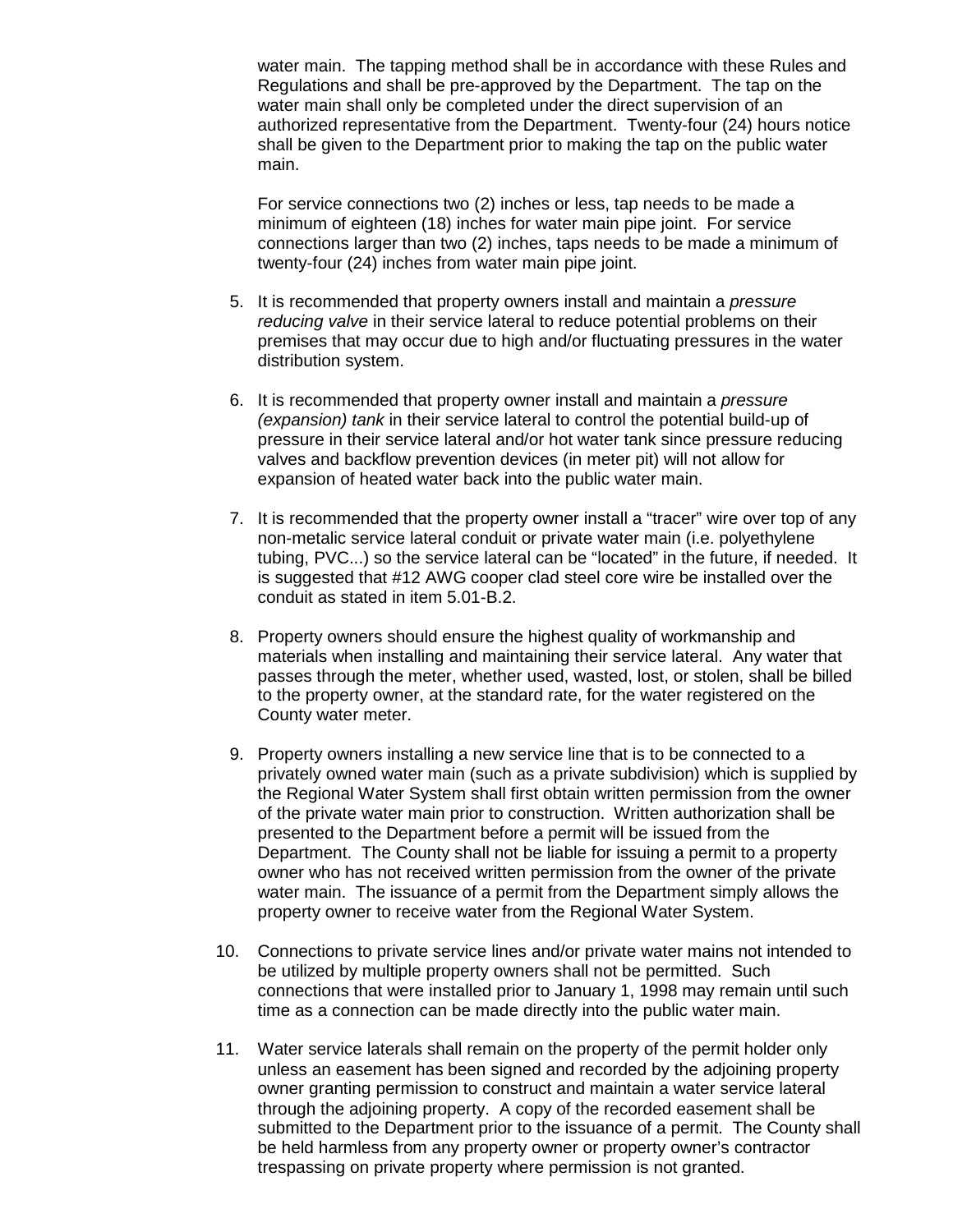- 12. In extraordinary circumstances, two (2) adjacent property owners may share the same trench in order to install individual service laterals to their respective structures. The trench shall be excavated directly on the property line which must be established by the property owners according to their recorded property deeds. The project observer shall reasonably concur with the established property line to make sure that each service lateral is located on its respective property. The County shall not assume any liability and shall be held harmless for ensuring the service laterals are on their respective properties.
- 13. Contractors and property owners installing water mains and service lines shall abide by all safety standards in accordance with applicable O.S.H.A. and O.D.O.T. regulations. The County shall not be liable and shall be held harmless for property owners or contractors who violate safety standards. All trench excavations shall be adequately guarded with barricades, lights, and any other acceptable methods so as to protect the public from hazards.
- 14. Upon completion of the service line, the project observer shall visually inspect the service line and all fittings under normal operating system pressure as a test for leaks in the system. The project observer shall also observe the low water usage indicator on the meter to determine if there are any leaks in the water service line.
- 15. Upon completion of new public water mains, the project observer shall witness the standard testing and disinfection methods as set forth in Section 5.05.
- 16. Five (5) feet of horizontal clearance shall be maintained between water mains/service lines and any other public or private utility service structure, including but not limited to telephone, cable, electric, storm sewer, and gas piping. In the case of sanitary sewers and septic systems, a minimum of ten (10) feet horizontal clearance is required. If ten (10) feet of horizontal clearance cannot be maintained, see Section 5.0.1.(G).2.

All existing utilities, when encountered, shall be adequately supported, shored up, or otherwise protected whenever exposed in the excavation. Timber supports shall be a minimum of six (6) inches square. Supports shall extend into undisturbed earth a minimum of twelve (12) inches each side of the trench and the pipe, conduit, etc., banded or tied to the bridging for its full length. Where bridging cannot be supported by a firm foundation, the contractor shall provide vertical support for the bridging, including any lateral bracing necessary to provide a firm and substantial support.

A complete set of the Ottawa County Sewer District Public Water Rules and Regulations are available for review in the Sanitary Engineering Department office during normal business hours or on the department's web-page at: https://www.co.ottawa.oh.us/index.php/sanitary-engineer/regulations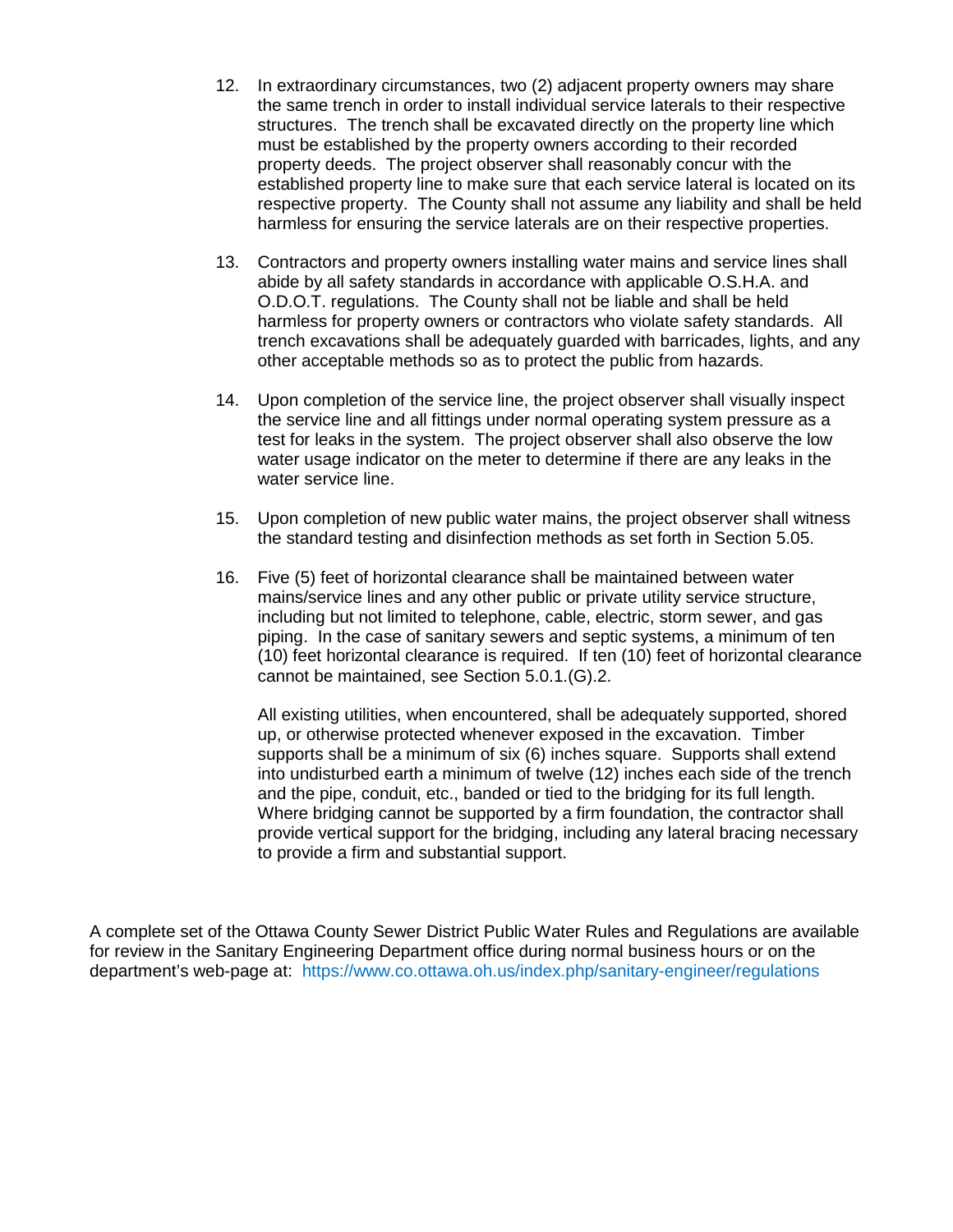# FIGURE  $#1$

## TYPICAL WATER SERVICE LINE

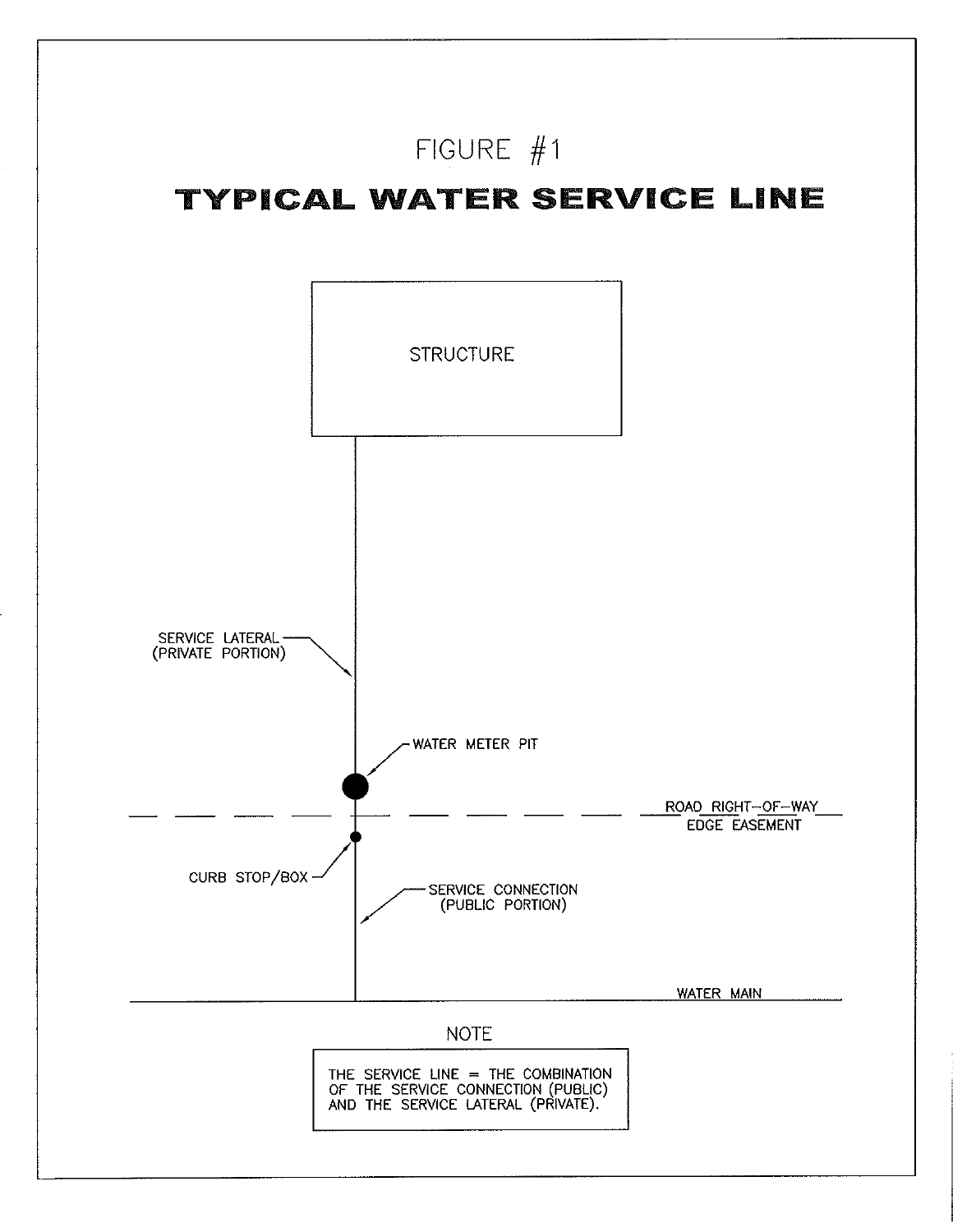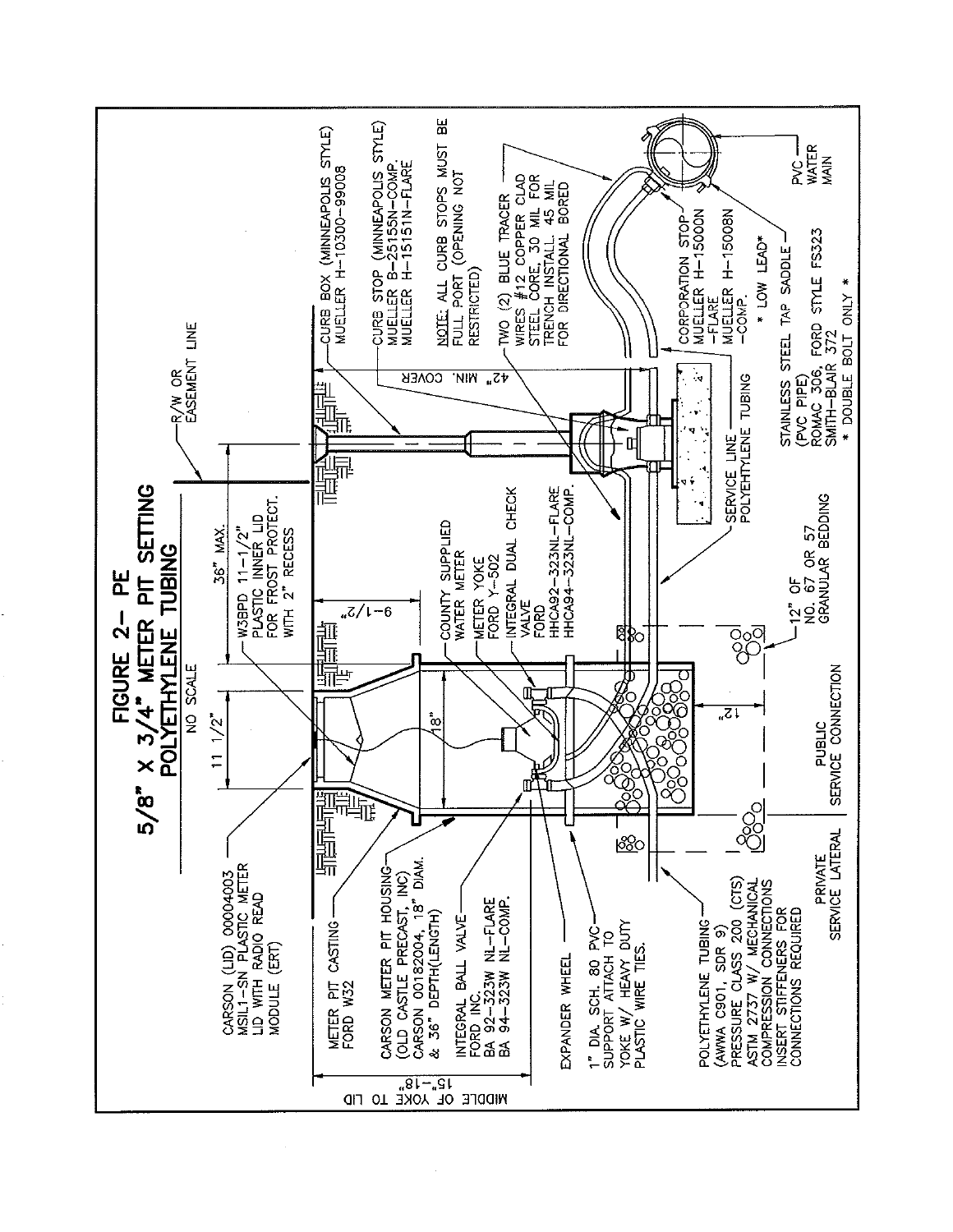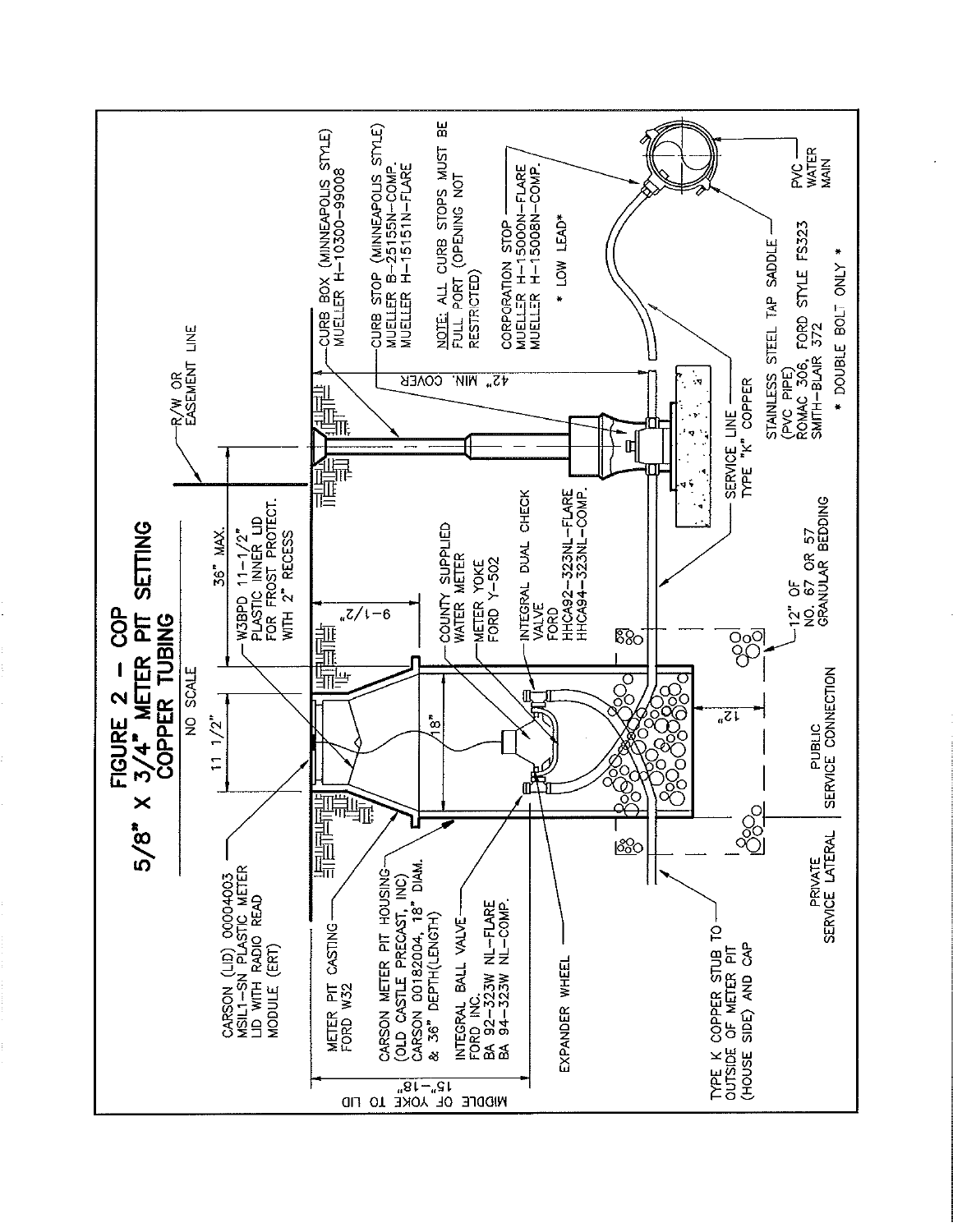